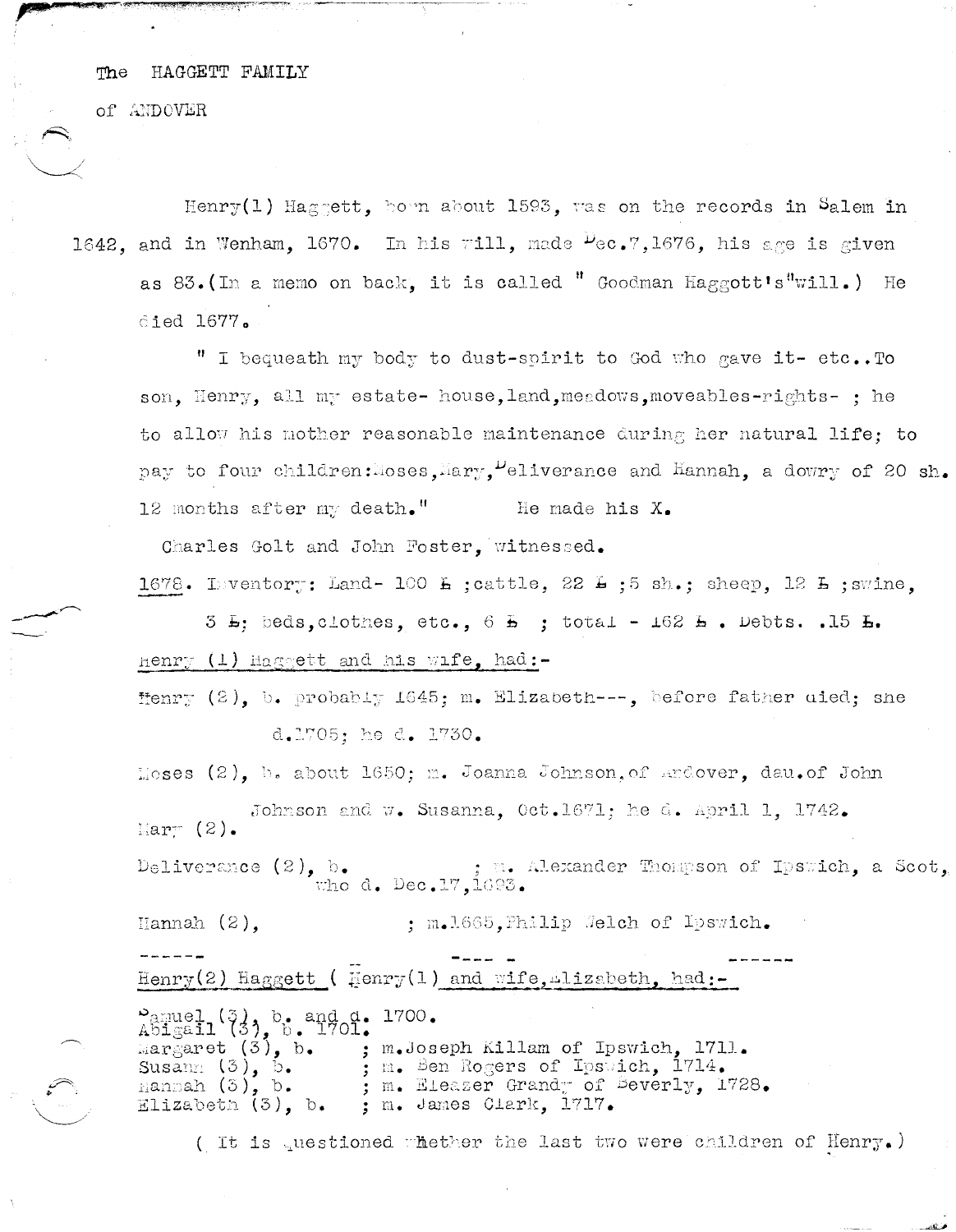The HAGGETT FAMILY And the state of the state of the state of the state of the state of the state of the state of the state of the state of the state of the state of the state of the state of the state of the state of the

Moses (2) Haggett (  $^{H}$ enry (1) and wife, Joann Johnson, had:-

 $\texttt{Moses}$  (3), b. about 1672; d. 1743; m. Martha Grainger, Feb. 21,1699 or1700; daughter of John Grainger and Martha Poor, of Andover, b. May  $17$ , 1682.

 $\mathcal{L}_{\mathbf{z}}$ 

William (3), b. 1677; d. 1727; m. Mary Adams, 1707; she was possibly of a Chelmsford line ; she m. 2nd.,1728, George Grainger(3), son of Jn. Grainger and Martha Poor; she d. in Chelmsford, 1757, age 77.

Timothy (3), b. in Andover, 1681; published to Mary Wikson, 1707; she d. in

Bradford, Dec. 29,1750, a widow. (Was he a sailor  $_{en}$ d was drowned?) Thomas  $(3)$ , b. 1684; I think he went to Marlboro and m. Lydia Maynard. 1713.

Moses (2) Haggett lived in the West end of the town, see Bailey , page 121. He was not on lists as proprietor, before  $1678 - (although$  they are not regular until that date. In 1679, he bought from Stephen Johnson, his brother. in-law, 14 acres of upland and 7 acres of marsh on South west side of Blanch· ard's Pond. He paid 12 shillings per year to the Church, as tribute, and Town tax. He was then of Ipswich, the home of Joann Johnsom, before the family came here.

Blanchard's Pond was named Haggett's, for him, after he and Tim Moore bought up the Blanchard estates and owned the island in the middle of the 1"20. pond, $\overline{7}$  The name often given was .'5 Mile Pond.'

Tradition has it that he was  $\text{trying}$  to make a settlement in 1676 ahd was clearing lots when he and his sons were taken prisoners by Indians. The family doubtless escaped.

Peter French's estate or one near Follansbee, was probably the old Haggett place. Deed..104:page 152-- A conveyance to some one for 21  $Ebs.$  , land NW of Hagg-

ett's P<sub>o</sub>nd, behind Nehemiah Abbott's home, by a Haggett. 123:23..1765-

Conveyance of land called Chestnut Tree Swamp, east end Wood Hill, 12 acres near Blanchard's-called Haggett's Pond,1727 in deed, or probate of  $W_m$ . (3) to son  $W_m$ . (4).

~-- ,.: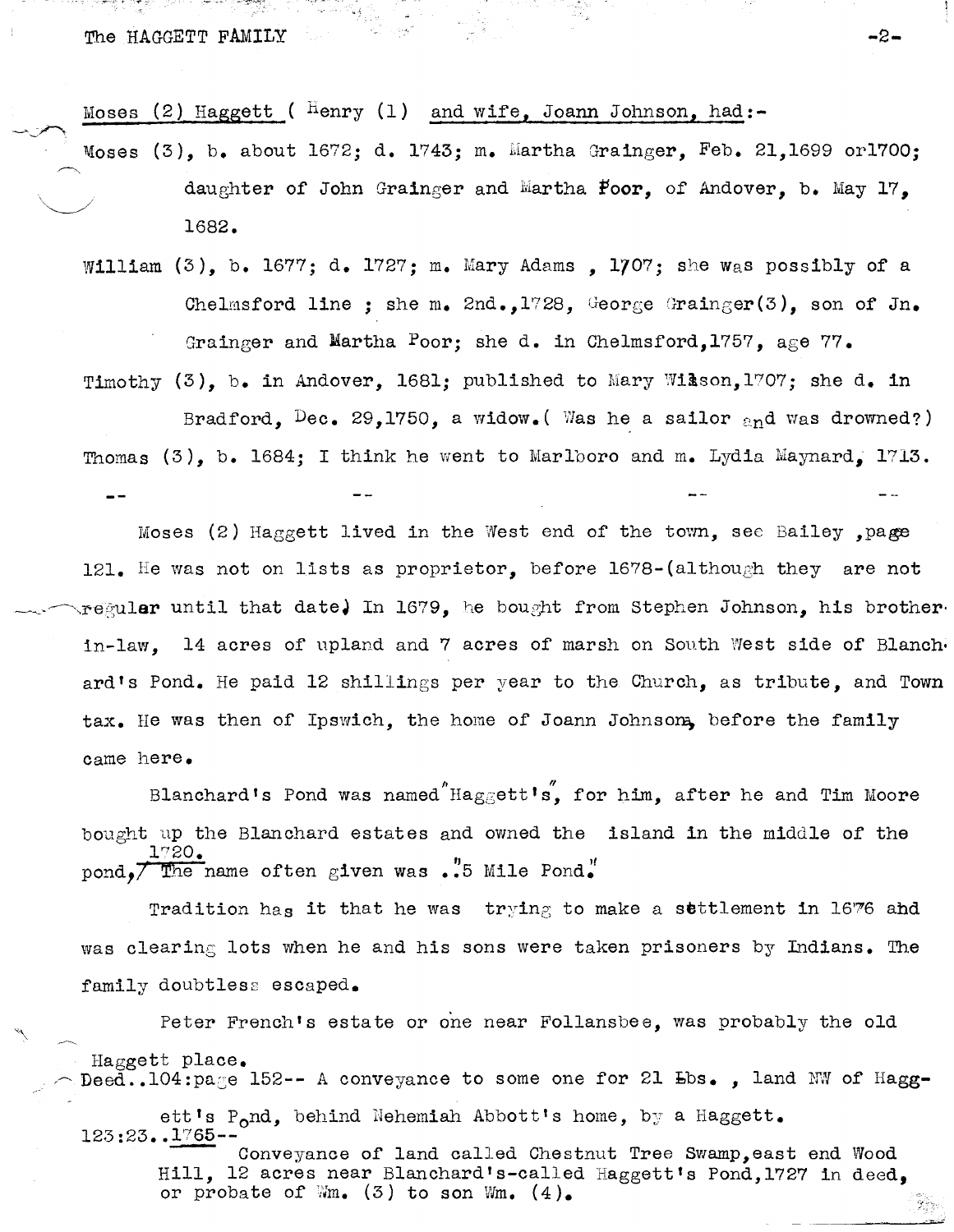Moses (3) Haggett( Moses (2) Henry (1) and wife Martha Grainger, had:-Martha (4), b. jan. 31, 1701.

Mary  $(4)$ , b. 1702.; did she m. Nath'l Rogers of Billerica, 1724?

Moses (4), b. Jan. 1704; d. 1763; m. Sarah Head, or Heath, of Bradford,1729; she was b. 1710; d. 1771.

Joanna (4), b. Nov. 1705.

child  $(4)$ , b. Aug. 21, 1709

 $"$  (4), b. Feb.18,1711; some said Henry; d.July 8,1714.

Henry  $(4)$ , b. July 20,1714; probably 2nd.of name.

Sarah (4), b. Aug. 8,1715.

Deborah (4), b. April 26,1719

Was one of these nameless children a Thomas Haggett, and did he marry Dorothy Gray, 17542 She d. a widow, 1779, age 67, so born 1712, and about his age.

William (3) Haggett(Moses (2) Henry(1) and wife, Mary Adams, had:child (4), possibly Mary, b. Oct. 1709; a Mary Hagget recorded 1741;unm.  $^{\text{II}}$   $^{\text{II}}$  b. Feb. 22,1711.

son  $(4)$ , b.  $\therefore$  1713; possibly William, who. d. 1741. (A son of Henry and Mary died 1713, so may be one of above.

child (4), b. 1716; maybe Jonathan who was in King's Army,1741, according to William's  $(4)$  will.

Margaret  $(4)$ , b. 1719; did she m. in 1752, Daniel Fifield of Hampton, N.H.? Thomas  $(4)$ , b. 1722 ; prob. m. Susanne Adams, a relative, in Chelmsford,

> 1745; she d. at Almshouse, May 12, 1812. Thomas paid taxes on wood land here, 1772. Susanne joined the church here in 1776.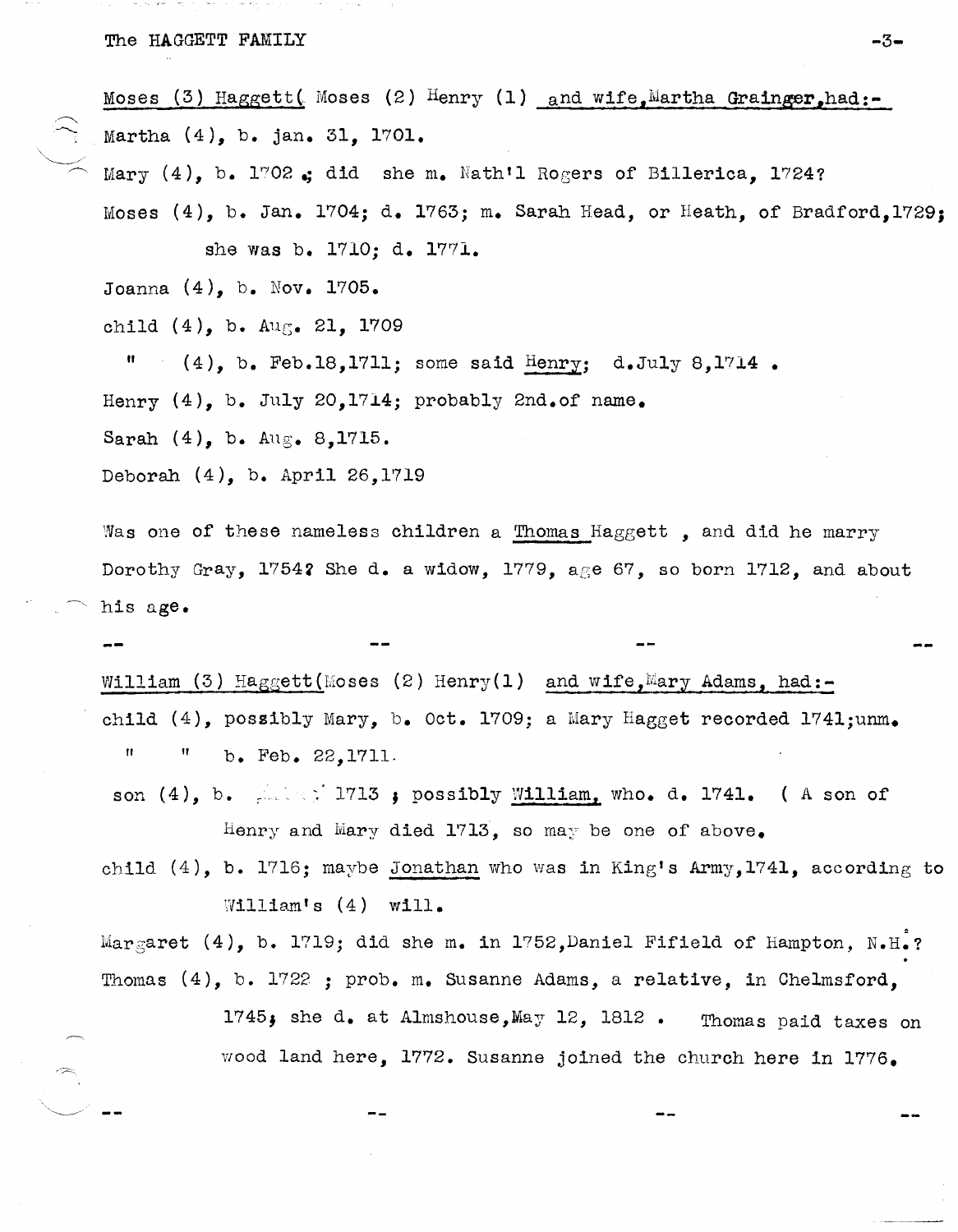and the company of the company of the company of the company of the company of the company of the company of the company of the company of the company of the company of the company of the company of the company of the comp

Thuothy (3) Haggett ( Moses(2)Henry(1) and W. Mary Wilson, had:-

- Timothy(4). b.1707: was he at Hartha's Vineyard.1733, in the family of John Butler, and m. in Bradford, June 30, 1733, Elizabeth Carl-He d. 1784. ton?
- John  $(4)$ , bapt.1717; born about 1709; m. Sarah (Whiting, I think); he d. 1758; she m. 2nd., April 15, 1761, Ross Wyman of Billerica or Shrewsbury, as his 2nd wife. His 1st., Hanna Jeffs.
- $\text{Joseph}(4)$ , b.  $\text{Feb.22}$ , 1711 in Andover; .Love--; had 10 children, from 1740-1758; he d. in Bradford. Oct. 13. 1775.
- Ben  $(4)$ , b. 1718; did he have a son, Ben, who returned and m. Abigail Runnelss of Haverhill. 1785?

 $\log$ es (4)  $\log$ cett(Moses<sup>(3)</sup>(2) Henry(1) and wife, Sarah Head, had:-

Sarah (5), b. 1730; m. 1st., Robert Long, 1749; m. 2nd.,  $Vec.20$ , 1752. Ezra Annis.

Moses (5), b. 1732; m. Elinor Watson of Fewksbury, 1753; he d. before 1763. Did she m. 2nd., Jacob Bartlett of Newbury, 1762?

Phebe  $(5)$ , bapt.1734; not in will, 1771.

Daniel  $(5)$ , bapt.1735:  $^{\text{H}}$  $\ddot{\mathbf{H}}$ 

- Lydia (5),  $\vdash$ . 1736; m. Jonathan Foster, 1758; d. 1771; left 3 children; Jonathan(6); Moses(6) and  $Lydia$  (6).
- Daniel (5), 2nd., b. 1739; d. 1750.
- Jacob (5). b.1742: m. Debora Stevens of Chelmsford, 1764; he d.1769; gravestone in South <sup>Y</sup>ard; she m. 2nd., Simon Crosby of Chelmsford. Feb. 1775: abo d. 1818.
- mary (5), b. 1744; m. vacob Annis, b. in Haverhill, 1741; he was bro. of Ezra, who m. Sarah Haggett. He was son of John Annis and wife. Abigail Rolfe.

Isaac (5), b. 1750; gone by  $1771.$ 

Daniel (5), b. 1752; d. 1755.

 $-4-$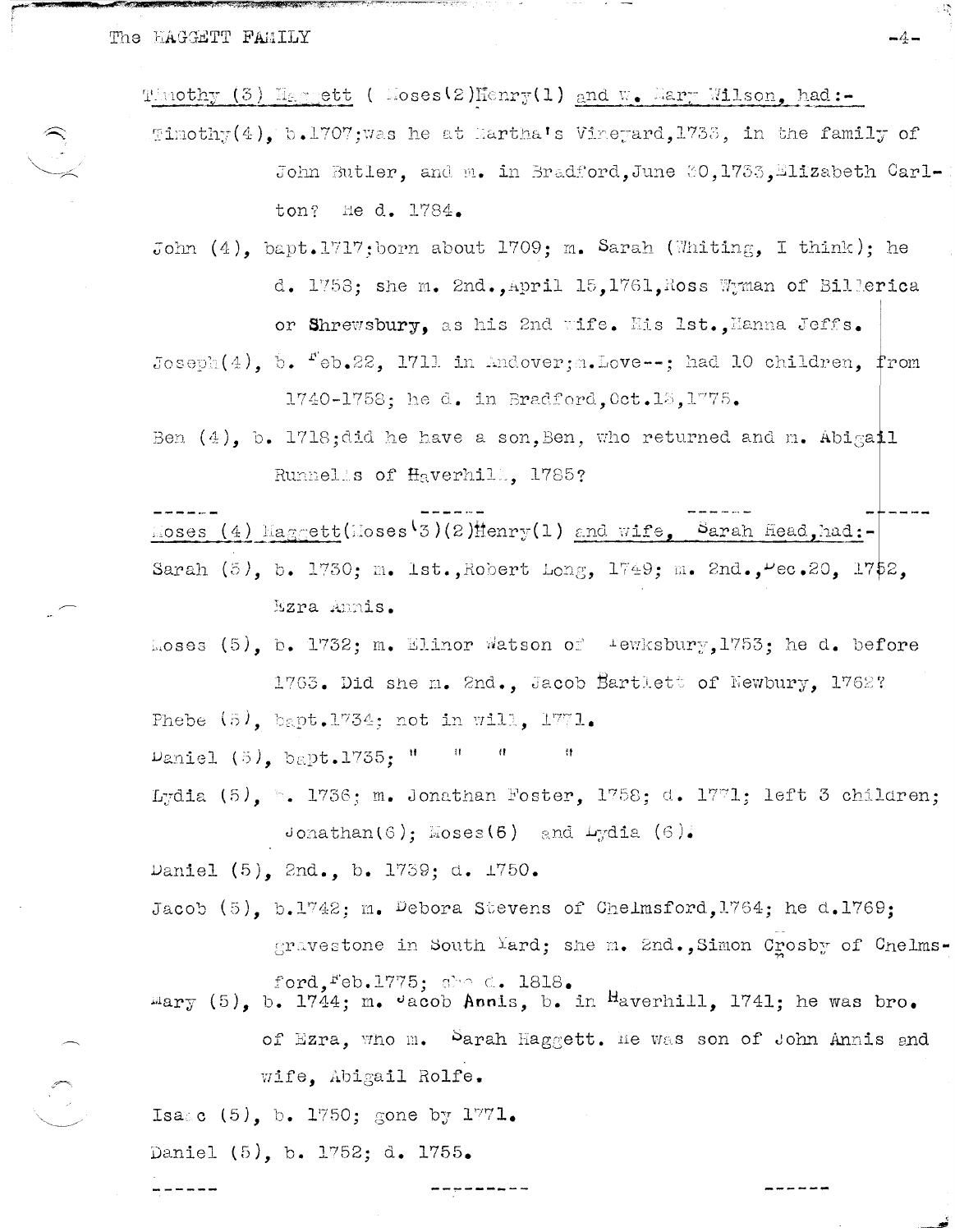Thomas (4) Haggett(William(3)Moses(2)  $\text{Henry}(1)$  and wife, Susann Adams, had:-

- Thomas(5) b. 1748; killed in Revolution, 1777; published Nov. 20, 1773 to Mary stearns.
- Abigail(5) b.  $1750$ ; probably m. Peter Cummings,1780; (a chance for Abigail to m. Thos. Spofford, Sept. 22,176S in Bradford) joined church l7Sl;was gone by lS12; probably the widow Abigail Cummings who m. Ezekiel  $\frac{\text{Hardy},\text{Dec.22,1807(or 1801)}$ , after his 1st wife, Sarah  $^{10}$ ooar died, Sept.7,1801; he d. 1814, at 75.
- William (5), b.1752; killed at Bunker Hill,1775; wife unknown; left a son, Wm. (6), b.  $Feb.1.1775$ , who m. Mehitable Pearl of Boxford,1798. and moved to Conway,  $N_{\bullet}H_{\bullet}$ , then to Ohio about 1812. Wm. (5)'s wife may have been a Boxford girl. He appears to be with Deacon John Foster of Boxford, on a deed.
	- $Lyd1a (5)$ , b. 1755.

Jonathan  $(5)$ , b. 1761; d. in Army, 1778, by So. Church Records.

 $Je^{S_1^S}$ e(5), b. 1765; m. Hannah Hoyt of Tewksbury, 1788, daughter of John Hoyt and Deborah Russe, after she was separated from her Indian husband.Almonah.She was b. 1765; joined church.1792; off before I lS12. Olive (5), b. 1768.

Joseph(5), b. in Chelmsford-probably- between 1755 and 1761; d. here  $0ct.$ 18,1760.

Susann  $(5)$ , b. in Chelmsford, July 13,1757; d. in Andover, Nov. 9,1760.

Timothy (4) Haggett(Timothy (3) Moses (2) Henry(1) and Elizabeth Carleton, had: Elizabeth (5), b.Dec.19,1736; did she d. l739f If so, a second Elizabeth

born later, was named in father's will, 1784, as wife of John Phillips, m.Dec. 29,1757.

Mary (5), b. March 26,1739; m. Abiel Kimball,Jan. 5,1768; called in will.. Marah, 1784.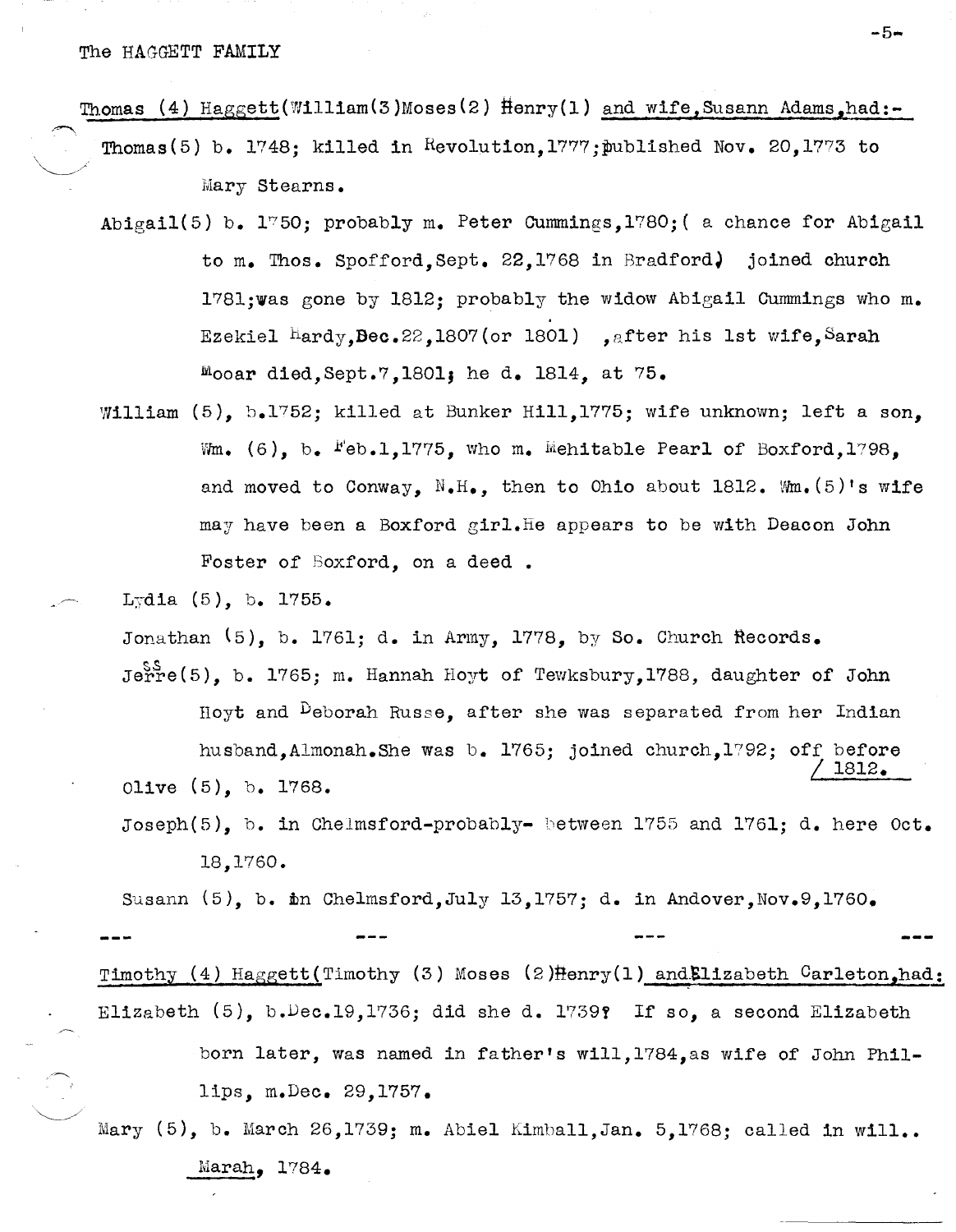The HAGGETT FAMILY  $-6-$ 

Children of Timothy  $(4)$  Haggett and Elizabeth Carleton, ( cont.)-

 $\overline{\phantom{a}}$ Sarah ( 5), b.  $Dec.5,1741$ ; probably m. Simeon Kimball, as he is on papers Abigail  $(5)$ , b. probably, 1741; d.y. I *1784.* 

Abigail (5), 2nd., b. 1744; m. Thomas Spofford, 1768.

John (4) Haggett (Timothy(3) Moses (2) Henry (1) and wife, Sarah Whiting,had:-Oliver (5), b. May 8,1743 Sarah (5), b. May 28,1745 Dorcas (5), b. Jan. 29,1747 Elizabeth (5), b. Oct. 27,1752 John (5), b. May 21, 1754 William (5), b. 1756

(Sarah, wife of John (4), was the daughter of Oliver Whiting, and was born in Billerica, 1721; she d. in Sheewsbury, 1808 in her 88th year.)

Joseph (4) Haggett (Timothy(3) Moses (2)  $\text{Henry}(1)$  and wife, Love; had:-Joseph (5), b. Sept. 13,1740; not on 1778 papers.

Josiah (5), b. April 1742; m.Phene- probably Tryphena Kimba11- 1766;had Betty (6), b. Dec.l,1767.

Moses  $(5)$ , b. March 1, 1744; alive 1778; m. Esther Lakeman, Feb. 5, 1768; had: r,tehitab1e (6),bt~:AUgtlst 14,1768; m. Sam Phillips,Jan.3,1788~ Ben  $(5)$ , b. Dec. 13,1745; was alive 1778; had  $1/3$  the estate. Anna  $(5)$ , b. Jan.11,1748; m. Thos. Stickney, Nov.4,1779. Molly (5), b. Oct.l,1750; did she m. Lieut. Een Hill of Methuen, Sept.1785?

Sarah  $(5)$ , b.July 1, 1753)<br>Della (5) h = " " | ) twins  $\begin{array}{c} \texttt{Dolly} (5) b. \end{array}$  " ") iwins<br>  $\begin{array}{c} \texttt{Dolly} (5) b. \end{array}$  " ", ", a Merrill, William (5), b.Dec.23,1756;not alove 1778; was he father of Conway line, Timothy(5), b.July 11,1758; had  $1/3$  estate in will of  $1778$ . ; m. a Merrill, before 1778.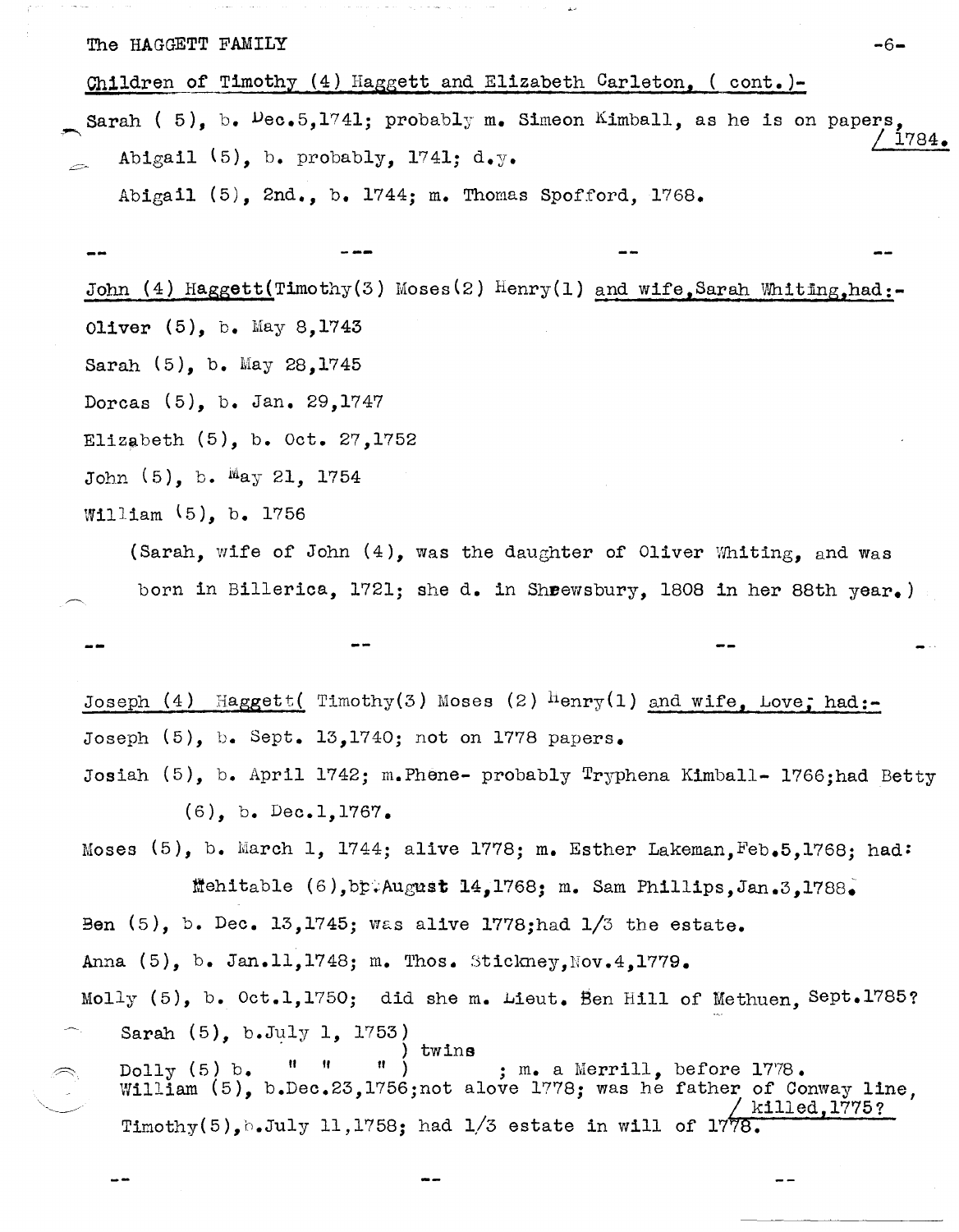No record of children of Moses  $(5)$  Haggett and Elinor Watson. No record of the Hannah Hagget who married Caleb Barker. 1757.  $\diagdown\,$ Jacob (5) Haggett (Moses (4-3-2) Hen**t**y (1) and Debora Stevens, had:-Rhoda  $(6)$ , b. 1765; m. Wm. Pettingill of Wilton,  $N.H.$  1782. Phebe (6), b. 1767; m. Bartholomew Hutchinson of Wilton, 1784.

stearns Tom (5) Haggett (Tom (4) Wm. (3) Moses (2)  $\text{Henry}(1)$  and  $\text{Mary}$  ...  $\text{Im}z$ ,  $\text{h}_\text{ad}$ : Isaac Stearns, (6), b. 1775. Thomas  $(6)$ , b. 1776

William (5) Haggett (Tom(4)Wm. (3) Moses (2) Henry(1) and wife-- unknown-

William (6), b. Feb.l.1775; married "ehitable Pearl of Boxford.July 8.1798; lived in or near Conway,  $N_{\bullet}H_{\bullet}$ ; moved to Ohio, 1813 or 4. Had a son, (7) Dr. John Pearl Haggett, who called once in Boxford. His mother never came East again.

Ben Pearl (7) Haggett, b. April 15,1806;

Ernest A. (8) Warren A.  $(8)$ ; saw me in 1898. Jennie (8), m. William Beckhart of Denver, Col. Pearl  $(8)$ ; male; is dead. 2 more brothers according to Jennie.

Dr. John Pearl (7) Haggett, had: Elizabeth (8); was in Andover 1907, boarding at Geo. Cole's;  $m_{\bullet}$ a Mr. Benton, an artist; he was **Counsul General** of Hawaii and Rome;lived in Rome;had 5 ch. born in Ohio and raised in Home:- Hale  $(9)$ , in college.  $\text{Image}(\mathbf{9})$ ; married- $\bullet\ast\text{-}$  went to Cal. alone to meet, Josephine(8); married;had:- / feer bridegroom. Pearl (9);m. in Syracuse,  $\sqrt{Y}$ .

 $-7 -$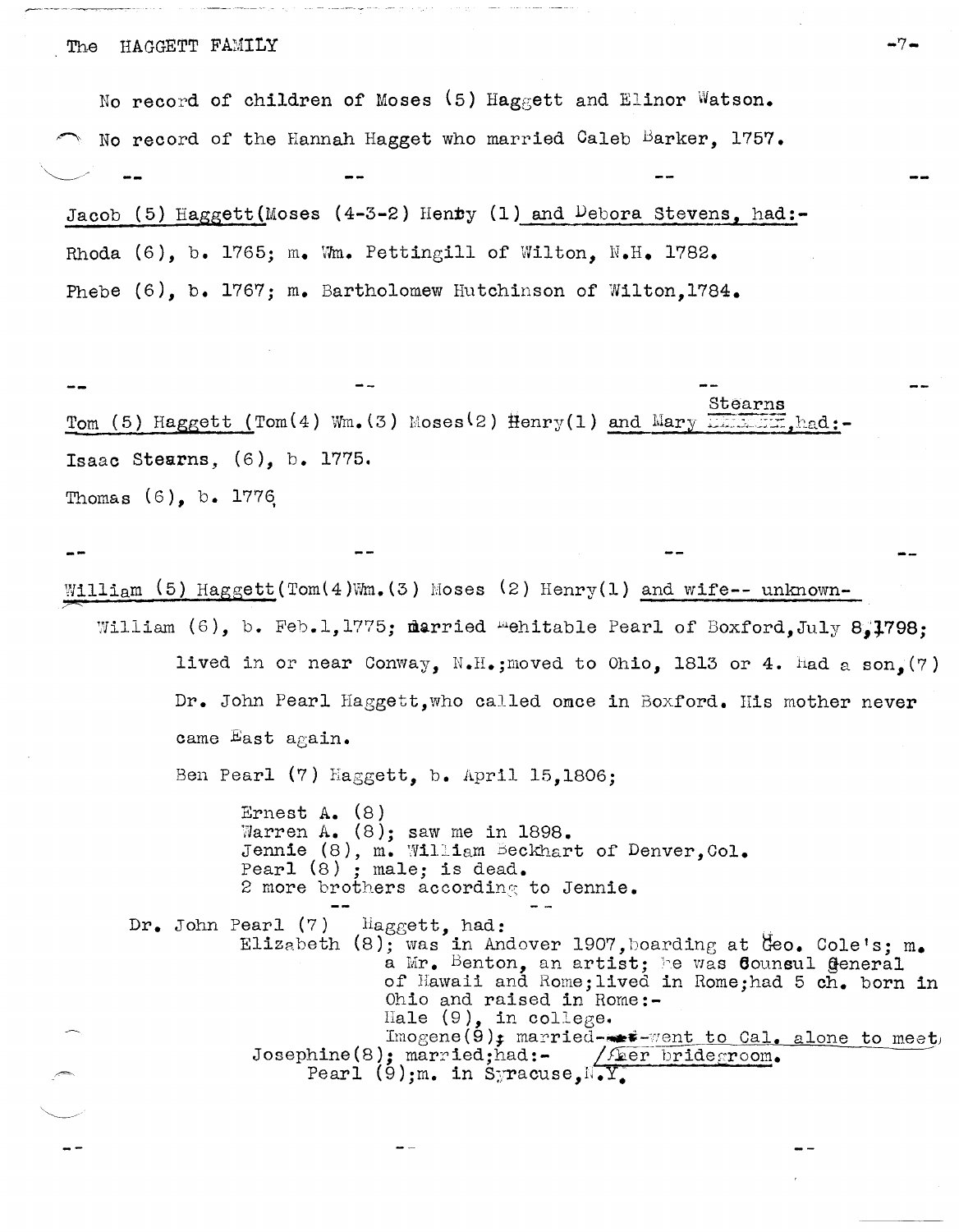#### The HAGGETT FAMILY

Hoyt Jerre (5) Haggett (Tom (4) Wm(3)Moses(2) Henry(1) and wife, Hannah Hoit, had:-Hannah  $(6)$  b. 1789; cousin of the tribe of Eunice Russe and Prince Ames, on mother's side.

John  $(6)$ , b. about 1791;-the rest born away somewhere.

I don't know where Jerre lived after father Tom and Susan sold out to Burtt. Maybe they hired a place. Jacob Haggett's place near it, was held by Peter French on a mortgage and here, Simon Crosby lived in his old age. Old  $Mr^{A'}$ Poof said that a man named Wright, who had once lived in the Hagget home where inform Crosby stayed, was killed by Indians. The original ia crett homestead included all the Burtt land and along the north side of the pondalong the route owned by the R.R. Tom sold it to Burtt in 1760.

The South Church record gives the death of Jonathan, so all that were left, were this Jerre and the girls- if Tom survived the Revolution himself.

Abigail Haggett, who m. Peter Cummings, died, wife of 2nd husband, Hardy, Jan. 22,1803. She left 1 child, - Sarah Cummings, b. 1781.

Peterboro, N.H. had a line of Haggetts who were called"tall and large ". They moved away to  $Vermont_{\bullet}$ )

 $T$ osiah (5) Haggett(Joseph(4) Tim(3)Moses(2)  $H$ enry(1) and Wife, Tryphena Kim-Betty (5), b. 1767 John (5), b. 1769 Hannah  $(5)$ , b. 1772

Moses (5) Haggett(Jos.  $(4)$  Tim(3)Moses (2) and w. Esther Lakeman, had:-Mehitable  $(6)$ , b. 1768 "ehitable  $(6)$ , b. 1778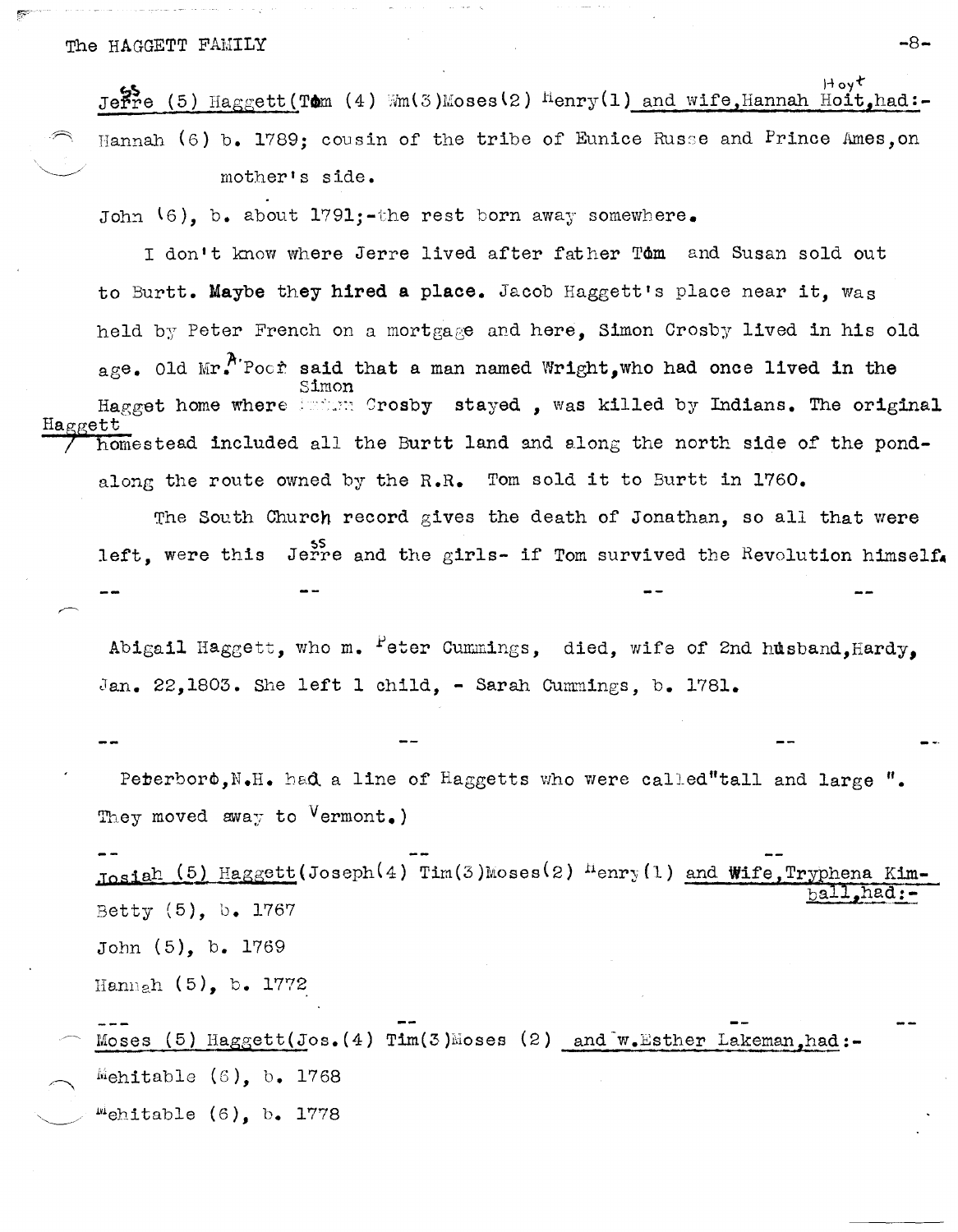### The HAGGETT FAMILY  $-9-$

Deeds-

8:354:- 1683...Thomas Foster sells to Moses Haggett of Andover, land in

Billerica.

12:733;.. Indian deed to Walter Wright,Abraham Mooar,Moses Haggett,Stephen

Osgood, Samuel Peters, of Andover, land on bounds of Reading, And-

over ,Billerica and Woburn, commonly called " Land of Nod." 1701.

Will of Moses (4) Haggett; wife Sarah ( Head). 340:445-447 -450.1763.

To my wife, Barah, use of the house; 10 bu. corn; 6 bu. rye; 2 bu. of malt; 4 bbl. cider; 200 lbs. Pork; 70, lbs. beef; tubs to salt the fresh meat and veal and lamb; 10 lbs. sheep's wool; 12 lbs. flax; 4 lbs. cotton; garden, green and dry, summer and winter; apples; 1 bu. salt; 14 lbs. sugar;  $3 \text{ gal. molasses; } 2 \text{ gal. run; } 6 \text{ lbs.}$  tobacco; 10 cords wood cut and brought into room; supplied with decent shoes for meeting, and elsewhere; plenty of spices and pins. Jacob was to provide the common grain ground. She to have 1/3 house goods, all the books; Jacob to find her 2 cows, keep them, and the calves would be his; 1 good and gentle horse and a man was to be furnished, to ride with her; she to have physic and attendance; a good funeral; she had liberty to keep geese and dunghill fowls, if she wished. If she married, all remains with Jacob; if she is a widow the 2nd time, she  $_{\text{max}}$  return to her home and Jacob will maintain her.

To 3 daughters, Sarah, Lydia and Molly,  $-25$  acres of land north end of

Wood Hill farm, divided- near Ben Mooar, Burt, Swift and Lovejoy lands. They  $\frac{1}{\epsilon}$ re to pay 13  $\frac{13}{\epsilon}$  is. to Elinor, relict of Moses (5). The remainder went to He so pay is have to harmon, same to be exec. until he is 21. eb.3,1763. Tim Blanchard;Gideon Foster;Joseph Holt, witness.

Sarah ( Head)  $\texttt{Haggett}$  , mentioned above, died, Widow of Moses (4):-346:478 $\frac{177}{2}$  May 21, 1771. To daughter, Sarah, wife of Ezra Annis, 1/3; to g-children:Jonathan, Moses, Lydia Foster, children of dau. Lydia, wife of Jonathan Fester,  $1/3$ ; to Molly, wife of Jacob Annis,  $1/3$ ; to grandchildren, Rhoda and Phete, ch. of dec. son, Massey Jacob, 13 sh. Joseph Burt, exec.

Solomon; Sarah and  $H_{\text{enry}}$  Ingalls, witness.

1769. Inv. of Jacob Haggett's estate; intestate. Wit. Jn. Stevens and 1769. Inv. of Jacob Haggett's estate; intestate. Wit. Jn. Stevens and<br>Chas. Furbush.; To wife Debora, 498 Ebs. ; homestead, 100 acres; home, wood lot, Bare Hill, West Andover. Joshua Holt, Joseph Burt and Chas. Furbush, a committee. Debora adm. Pays to Samalaggett what was due for debts **t6** her husband, Moses  $(4)$  . Debora is to sell the estate: Aaron French and Eph.Kendall are sureties.

1784.-35%: 256.. Will of Timothy (4) Haggett of Bradford. To daughter, Margh Kimball, 12  $F$ bs. ;Sarah,75  $F$ bs.;rest to daughter $F$ liz. Phillips, Marah Kimball and Sarah Kimball to divide.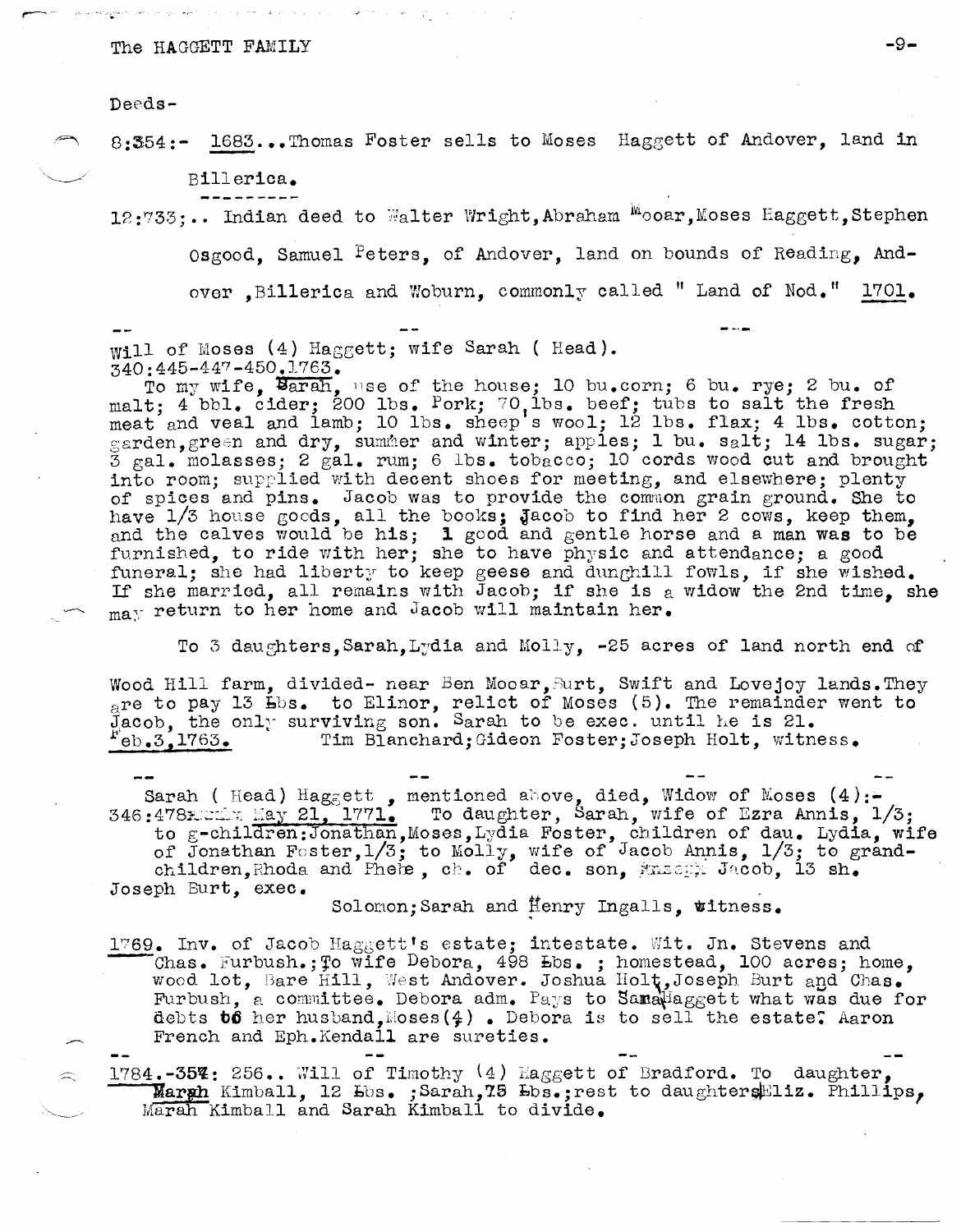#### The HAGGETT FAMILY

,,\_.-\_~ \_\_ ~ c -\_\_ ~-~

# Will of Joseph(4) Haggett, of Bradford:<br> $\frac{353:260...1778}{553:260...1778}$  ;-

353:260..1778 ;-<br>and house goods and furniture; to son, Josiah, 18 bbs.; to Moses, 4 acres of land and back room of the house, etc., 1/2 ox cart; 1/3 land elsewhere, stock, etc.; to daughter, Anna, 70 bbs.; daughter Molly,70 bbs.; Sarah,  $70$   $\text{Hbs.}$ ; to Dolly Merril, 20 shillings added; 4 girls get the stuff after death of mother. The sons are exec. To sons,  $\beta$ en and Timothy, each  $1/3$ . Jn. Runnels: Sam Kimball; Dudley Carleton, witness.

 $1727:$  William (3) Haggett, of Andover, husbandman, leaves to son, Wm. (4) land, etc., homestead near Haggett's Pond; wife, Mary( Adams) to be cared for; to daughter Mary, 15 Lbs.; daughter, Abigail, 15 Lbs.; son,Jonathan, 20  $\overline{b}$ bs.; daughter Margaret,10  $\overline{b}$ bs.;son,Thomas, 20  $\overline{b}$ bs.

324:581-2;  $325:402-3:-$  William (4) Haggett, of Andover:-<br>To mother, 1 cow; a house,

which at her death shall go to his sisters; to brother Tom, all land.  $meadow$  and buildings in Andover, Common Rights; meadow and swamp in Tewksbury, also; stock, tools, etc; glothes; Tom is to pay to brother Jonathan and two sisters, legacies: to Jonathan, 20 Ebs. (after Tom is 21- he is now 19 ); if Jonathan dies- no payment; to Mary Haggett, 10  $E_{0}$ 2 years after Tom is  $21$ , and 10  $H$ bs. more in 10 years.

 $Margaret$  is to have 20  $Ebs$ . on same terms as  $Mary$ .

If Tom dies before he is 21, and Jonathan lives to come home put of His Majesty's service, he is to have Tom's part, paying what Tom was to pay. Sam Abbott" my trusted and well beloved friend" is exec. until Tom is 21.

Chas. Furbush;Moses Haggett,Jr; John and Thos. Abbott, witnes:

Real estate valued at 500 Lbs.; personal- 91 Lbs. Jn. Kittredge on list of debts; all West Parish on list of accounts. Sept. 28, 1741.

 $124:84--$  Tom (4) Haggett evidently held the estate. He and wife Susanne. ( Adams) sell to Burt, of Wilmington, the homestead at Haggett's Pond,  $12$  acres and more. May 20.1760. (Tom is of Chelmsford.) 12 acres and more. May  $20,1760$ . The Burt farm was really on the Pond. The house stood somewhere else.1760.

 $127:235$ ; Tom  $(4)$  Hagsett, for 100  $\texttt{Lbs.}$  from Chas. Furbush, sells a pastl7~2 •• ure on Wood Hill. **••** Somebody, probably Griffin, who lived near,far 25 Lbs. got land on the Road from Tom Blanchard's to Kendall's sawmill. ( Probably the last he held here of much account. Think he died on Middlesex side, before 1776.)

Poor on his visit here, went to the home of jedidih Burtt. Burtt told him that the house was bought by his grandpfather Burtt, partly from Thomas Haggett,  $1756$ . A Crosby owned some of it, so after Sam Crosby married "acob Haggett's widow, he lived on the farm and Moses and Tom's places were near.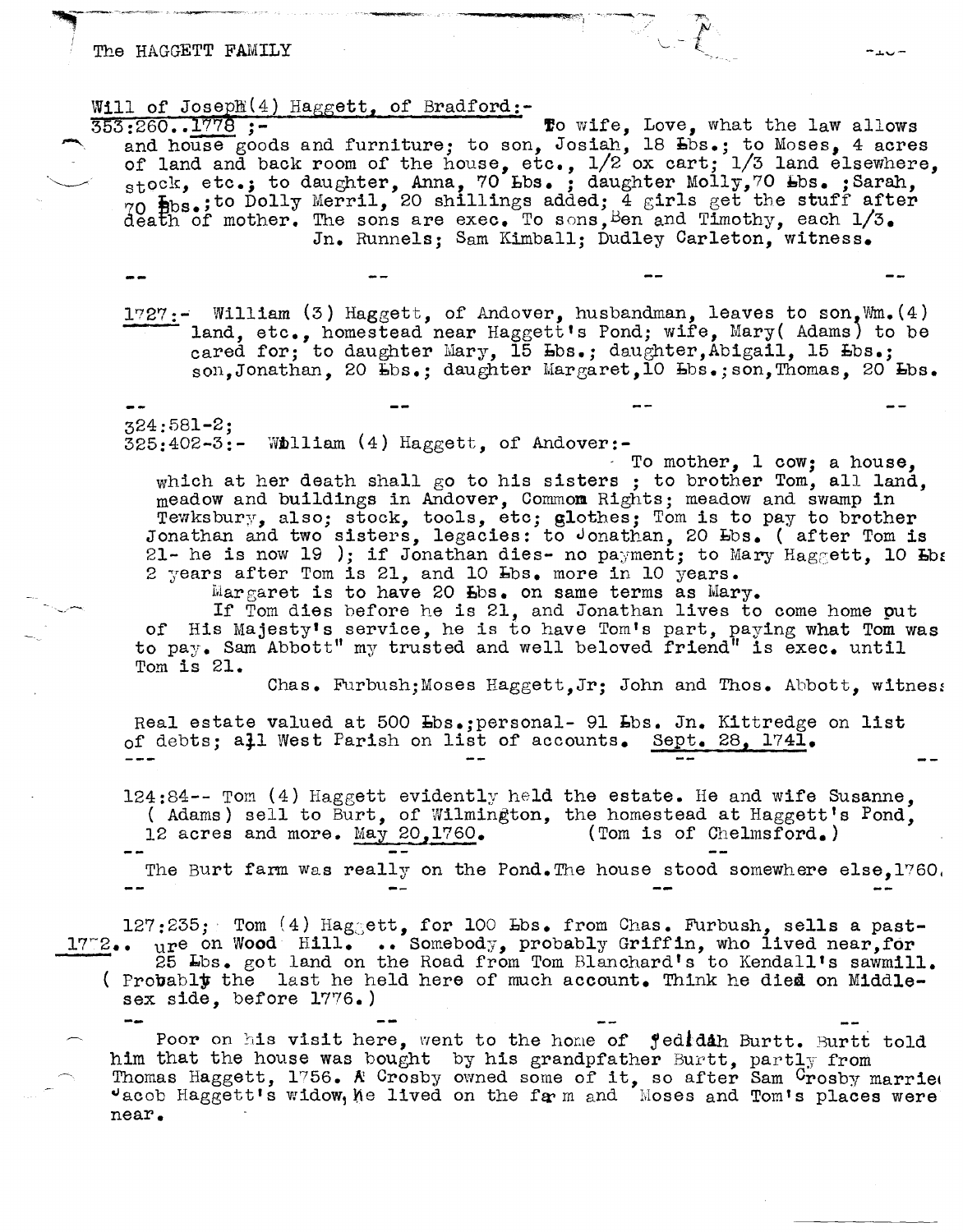## The HAGGETT FAMILY -11-

Notes-

Wm. (5) Haggett was in Capt. Ben Ames Co., under Col. James Frye, June *17,1"/75.* 

 ${}_{Gpt}^{\text{C}_{apt}}$ . Thomas Hagget, Jr.,was in Joshua Holt's Co.,April 1775 and in Chas. Furbush's Co. at Bunker Hill.

Jesse Haggett is on the 3 year list, Dec. 1780.

Thomas Haggett, called 3rd., 1770-1780; enlisted in Ben Farnum's Co. Jonathan Hagget from Tewksbury went to Ticonderoga and Bennington, March 1777; 4ied 1778.

###